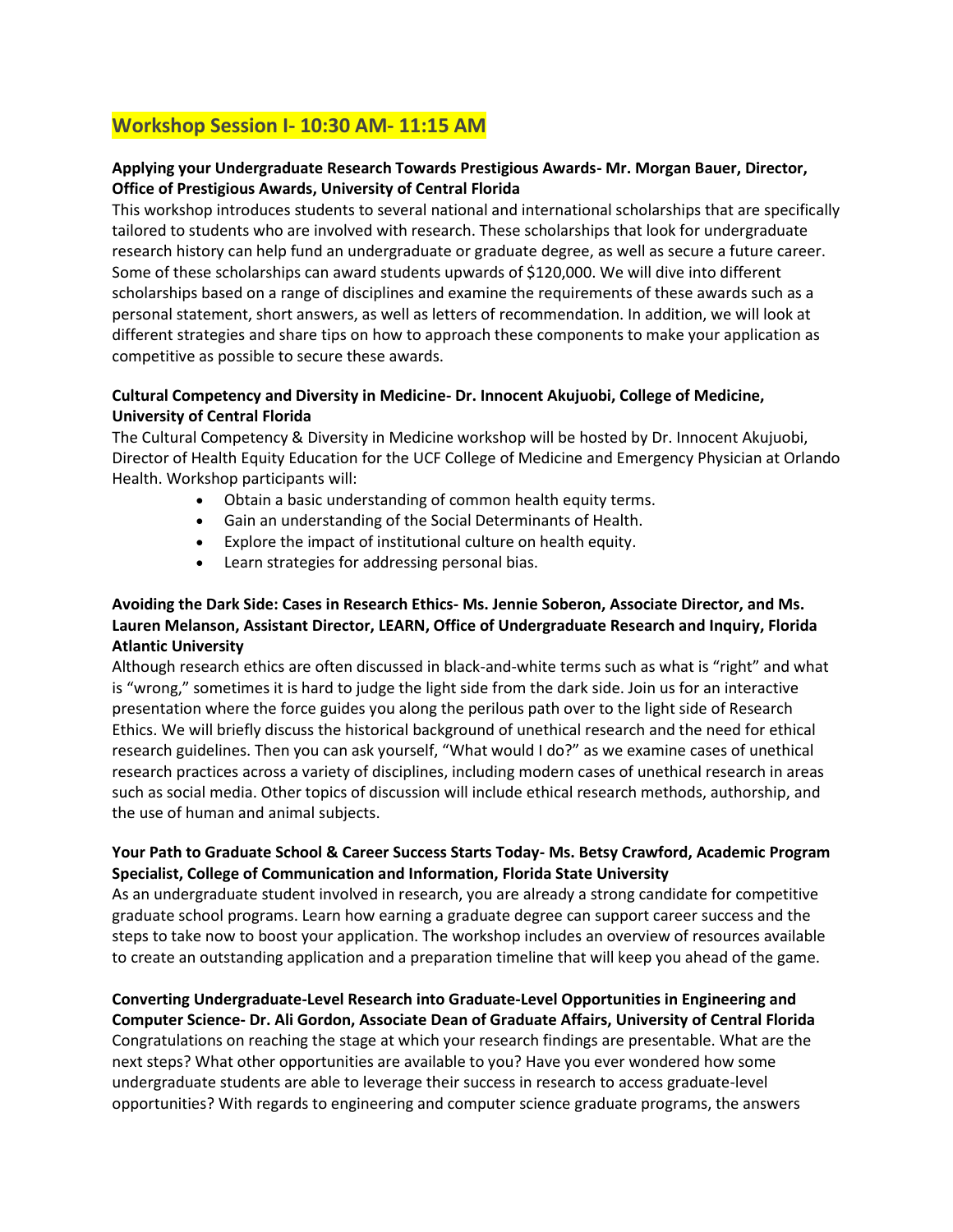reside with graduate faculty and the graduate program directors who represent them. While they are looking for the very best and brightest undergraduate students to populate graduate programs, they are also searching for specific attributes based on the needs of the program. This engaging presentation details how undergraduate research students can curate their activities leading up to graduation and their interactions with graduate program points of contact for maximum impact. This seminar also overviews the distinctive types of graduate-level opportunities available to undergraduate students.

#### **Exploring Careers in Healthcare- Dr. Kyle Riding, Assistant Professor, Burnett School of Biomedical Sciences, College of Medicine, University of Central Florida**

This interactive session aims to provide attendees with a sense of the amazing opportunities that exist in the medical and health professions. While well-known professions such as physicians, nurses, and pharmacists are critically important, there are countless other professions that undergraduates may be unaware of but could better align with their ambitions.

#### **Getting Great Letters of Recommendation- Dr. Natalia Toro, Director, Office of Undergraduate Research, University of Central Florida**

In order to be a strong candidate for graduate or professional school, you will need several strong faculty recommendation letters. This workshop will help you plan ahead, learn how to develop and maintain strong relationships with faculty, and give you tips on how to request letters so you have the best opportunity to get great letters of recommendation.

#### **Navigating the Application Process for Biomedical Sciences Ph.D. Programs- Mr. Robert Stephens, Associate Director of Admissions, Baylor College of Medicine**

Interested in applying to grad school, but don't know where to start? This workshop will take you through the application process for Biomedical Sciences Ph.D. programs. Tips on how to prepare your personal and research statements, academic history, and letters of recommendation will be discussed. We will also address how to discuss any potential blemishes you may have in your application.

#### Page Break**5 Reasons Why Undergrads Should Participate in Summer Research Experiences- Dr. John Lowery, Recruitment Strategies Program Director, University of Notre Dame Graduate School**

We'll discuss five basic questions on the subject of summer research experiences for undergraduates (What? Where? When? Why? How?), especially focusing on the latter two questions. Specifically, we'll cover five reasons why you should participate in summer research and tips for applying to any program. I'll close with a brief description of our own Summer Research Opportunities Program, which is sponsored and run by the Notre Dame Graduate School.

#### **Graduate Education and Funding- Ms. Erin Rice, Assistant Director, Office of Graduate Diversity Initiatives, University of Florida**

Join the University of Florida Graduate School to learn about the many opportunities in graduate education. Additionally, during this session, we will also discuss funding opportunities to support you during your graduate education.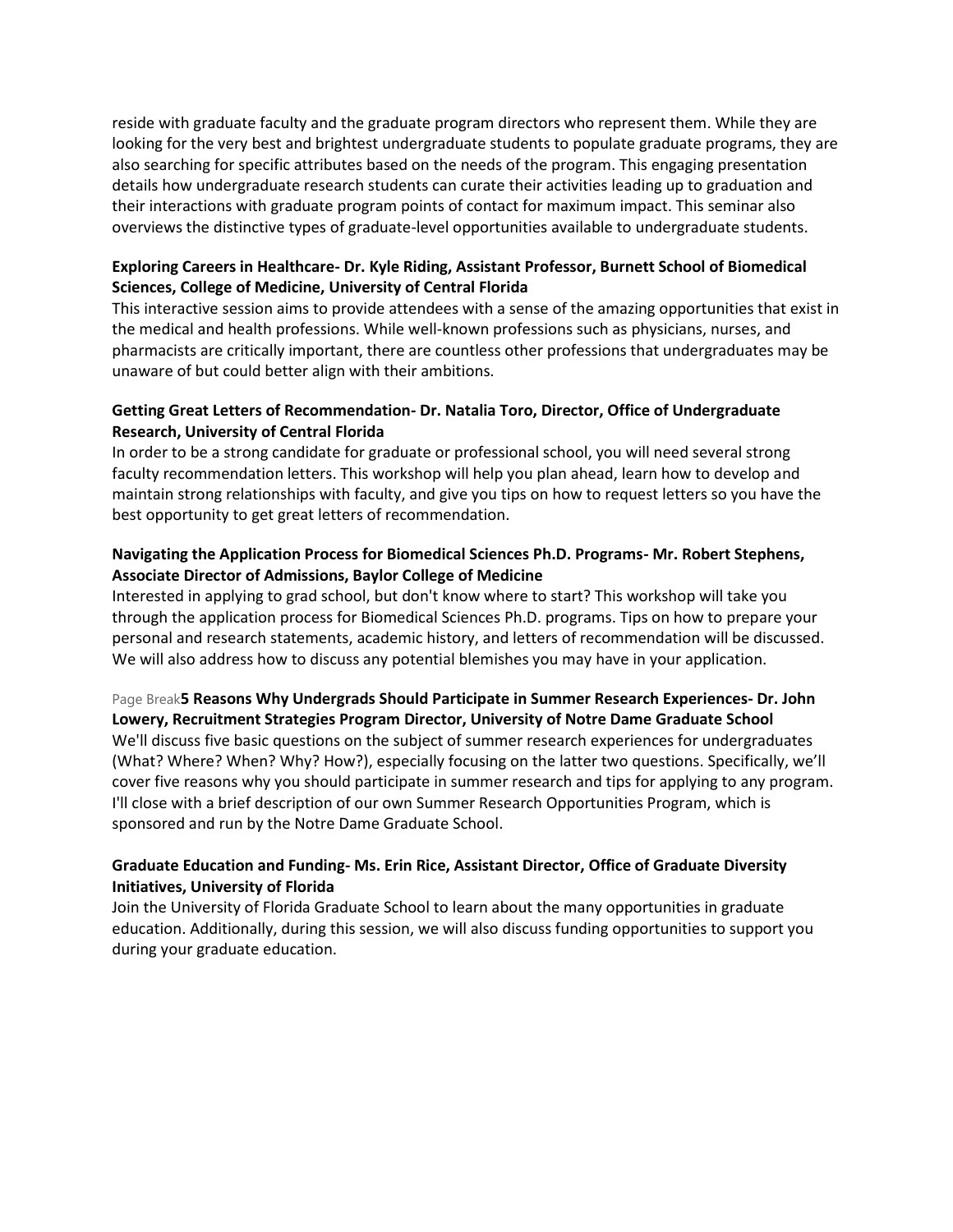### **Workshop Session II 2:15 PM- 3:00 PM**

#### **Becoming a Competitive Graduate School Applicant- Mr. Michael Aldarondo-Jeffries, Director, Academic Advancement Programs, University of Central Florida**

The process of strengthening your graduate school application starts early in your undergraduate career. This workshop will provide participants with an overview of the pieces of a competitive graduate school applicant. Strategies will be discussed to assist in creating a competitive application. Students will walk away with an idea of a timeline and suggestions for avenues to explore while pursuing their undergraduate degrees.

# **Can I Use That Image? How to Legally Use Images, Graphics, and other Copyrighted Materials- Ms.**

**Sarah A. Norris, Scholarly Communication Librarian, John C. Hitt Libraries, University of Central Florida** Can you use any image you find online in your presentation? Do you need to get permission to use a chart or graphic for your research? These are just a few of the questions that we will explore in this session focused on the ethical and legal use of copyrighted images, graphics, and other visual materials. Attendees will learn about copyright basics with a specific focus on visual works and how to be good stewards of copyrighted content created by others.

#### **Understanding You: How does your identity influence your research perspective? Dr. Wesley Lewis, Director and Dr. Ronnie Mack, Associate Director, Office of Undergraduate Research, Embry-Riddle Aeronautical University**

The most powerful tool within the research process is the human element. As a researcher, you interpret the data and present it to the greater community, but how does identity shape your research perspective and maintain objectivity? Additionally, how does your personal identity influence your research or professional identity? Utilizing a social science perspective, we will help you explore the different elements of your identity and how they may influence your research identity. Furthermore, we will provide techniques to implement within your research process to maintain objectivity and show your true identity.

#### **How to Become a Competitive Applicant to Health Professional School- Ms. Suzanne Chaar, Resource Specialist, Pre-Health and Pre-Law Advising, University of Central Florida**

Learn more about how to be a competitive applicant for health professional schools, including academic expectations, improve your extracurricular activities, applications timeline, and more!

#### **Undergraduate Research Publication: Fresh Routes to Join the International Conversation- Dr. Tyler Fisher, Burnett Honors College Faculty Fellow, University of Central Florida**

There is a vast gap between in-house publication and international, peer-reviewed publication of undergraduate research. With the goal of guiding our students to becoming active participants in the national and international conversations in their field, this workshop explores how faculty mentors can most effectively help students navigate that gap -- to perceive a wide array of publication opportunities and to assess the relative value of those opportunities. Specifically, drawing collaboratively on first-hand examples, we will rethink conventional approaches to book reviews, translations, and co-authorship. This workshop focuses on the humanities and social sciences but offers principles that are also applicable in the natural sciences.

#### **What to Expect in Graduate School: Grad Students Spill the Beans- Panel of current graduate students from the University of Central Florida**